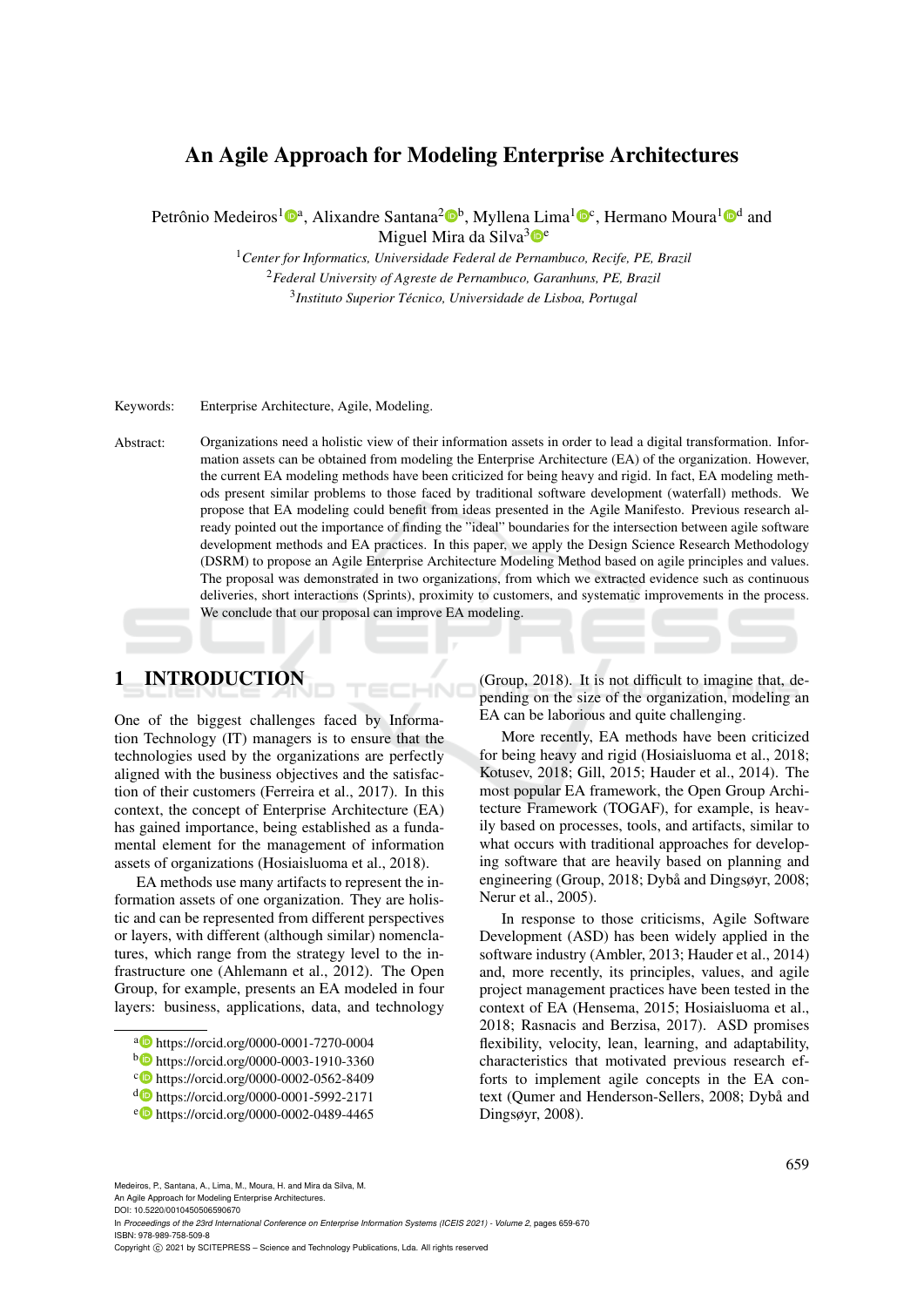Although there is still some confusion about whether EA and Agile can and should be used together, so far, there is no research that may give us the state of the art about the possible interactions between both areas (Canat et al., 2018). Some research efforts are worth citing, such as (Ambler, 2013) that argues EA management has to be business-driven, evolutionary, collaborative, and focused on producing valuable artifacts. Other research efforts focus on applying lean and agile methods in the context of EA (Bente et al., 2012; Hosiaisluoma et al., 2018; Hensema, 2015).

More recently, it has been developed and launched by The Open Group, a Guide to Agile Architecture Modeling using the ArchiMate® Language (Group, 2020). An Agile EA framework has also been already proposed (Rouhani et al., 2008). Other researchers presented agile methods for creating EA deliverables and also for collaboration between architects and developers (Hanschke et al., 2015). There are also some evidence that current EA development follows the same software development problems, so agile principles and values (Fowler et al., 2001) could provide benefits for EA (Hanschke et al., 2015).

Based on these initial research efforts (Ambler, 2013; Hensema, 2015; Canat et al., 2018), we propose to apply Agile to EA modeling in order to generate benefits such as faster deliveries, better artifacts, and alignment to the needs of stakeholders. In particular, considering the scarcity of empirically grounded Agile EA approaches (Hauder et al., 2014) in this paper, we not only propose but also demonstrate an Agile Enterprise Architecture Modeling Method to answer the following research question: *How can we model EA, using Agile principles and values?*

The rest of the paper is organized as follows. In Section 2, we present the main concepts related to EA, agile methods, and the relationship between them. In Section 3, we present the methodology used to conduct this research. In Sections 4 and 5, we propose and demonstrate the artifact. In Section 6 we present the results of evaluating the proposal. We then finally present the lessons learned in Section 7 and conclude the paper in Section 8.

# 2 BACKGROUND

In this section, we summarize the main concepts needed for this paper about EA, agile, and related work.

### 2.1 Enterprise Architecture, Layers and Models

According to Kotusev, Singh, and Storey (Kotusev et al., 2015), "EA is a description of an enterprise from an integrated business and IT perspective". However, EA is more inclusive is presented from different perspectives at different layers of abstraction (Ahlemann et al., 2012). According to TO-GAF (Group, 2018): "EA is a system formed by four subsystems, namely Business, Data/Information, Application, and Infrastructure (or Technology) Architecture".

The ArchiMate® Framework defines a structure composed of layers and aspects. Its language defines generic elements, and their relationships can be specialized in different ways. Business, Application, and Technology are the layers specified. Active Structure, Behavior, and Passive Structure are the aspects. In this paper, we consider the EA concept covering the four layers: business, information, application, technology (Group, 2019).

Architecture models constitute the core of the EA approach and serve to make the complexities of the real world understandable and manageable (Winter and Fischer, 2006). Considering the previous layers, EA models are used as an abstraction of the enterprise's structure in its current state (AS-IS models). They show possible alignment issues, ease communication and can aid in decision-making, by being used to predict the behavior of future states (TO-BE state models) rather than modifying the systems in the current architecture (Buschle et al., 2010). EA models are tools for planning, communicating, and of course, also for documenting (remembering) (Johnson et al., 2014).

### 2.2 Agile and Enterprise Architecture

The authors of the "The Agile Manifesto"  $1$  in 2001 identified a set of frequent problems in the software development's practice. Generally speaking, those problems were related to the excess of focus in processes, methods, documentation, and plans instead of fast delivery of results and the response to changes.

Similar to software development, EA management initiatives face challenges that delay results, complicate the collaboration, and deteriorate the overall work quality (Hauder et al., 2014). The striving for agile principles and values enhancing the efficiency of EA management is mainly found in practitioners' circles. While only a small number of experts emphasize

<sup>1</sup>https://agilemanifesto.org/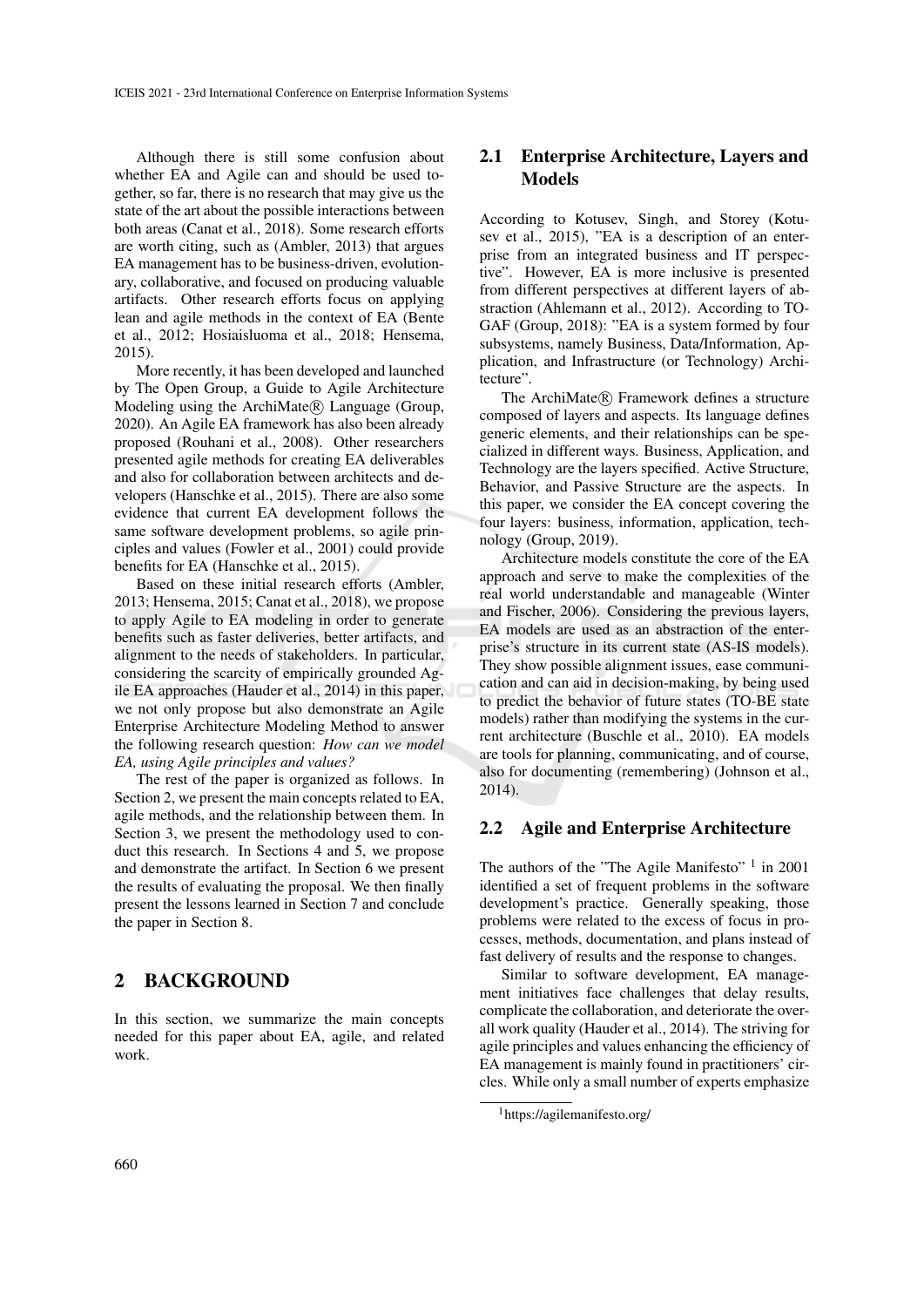the misfit of both disciplines, the majority of the industry consider Agile means being well suited for EA management. A similar position has the interviewees from (Canat et al., 2018).

While in ASD, more tangible methods like  $SCRUM<sup>2</sup>$ , Extreme Programming<sup>3</sup> and others, in EA, no such proposal has been highlighted among the community so far. As one of the most popular EA approaches, in the Architecture Development Method  $(ADM)^4$  of the TOGAF, the modeling efforts are concentrated along with the phases B (Business Architecture), C (Information Systems Architecture) and D (Technology Architecture), also known as the design cycle of the ADM. Each of those phases is divided into several steps, each of them with its inputs and outputs.

The TOGAF advocates its adaptation to the context, that is, practitioners may tailor the framework (e.g., the breadth of coverage of the enterprise, the level of modeling detail, etc.) according to the organization's specificity. As a generic method, the ADM is intended to be used by enterprises in a wide variety of different geographies and applied in different vertical sectors/industry types. Despite also being iterative, the TOGAF does not explicitly recommend to manage an EA in an Agile style, and does not claim to be an Agile approach (Group, 2018).

According to the Agile alliance<sup>5</sup>, Agile software development (ASD) is an umbrella term for a set of frameworks and practices based on the four values and twelve principles expressed in the Manifesto for ASD. Some important features among those practices are quick releases of small versions, lean (focuses on shortening the time and cost and improving quality), responsiveness to expected and unexpected changes, and attentive to learning (emphasizes improvement during and after product development) (Qumer and Henderson-Sellers, 2008).

Agile practices have already been applied to EA, but no method to implement EAM or EA modeling was proposed though (Hensema, 2015). Translated into an EA management context, enterprise architects should strive to ship their deliverables as early as possible, pursue an incremental and iterative approach, and embrace changes regarding their working style and results. Recently, (Canat et al., 2018) interviewed twelve professionals in different roles, such as developers and architects, in five companies about EA and Agile relations. They found out that "all interviewees

<sup>4</sup>https://pubs.opengroup.org/architecture/togaf8 doc/arch/chap03.html

believe that enterprise architecture and Agile development can be combined, although not at all levels".

In this direction, (Hauder et al., 2014) performed a survey among 105 industry experts working for more than 10 industry sectors across 22 different countries about the agile principles applied to EA management in their organizations. They identified a set of agile principles, such as cross-functional operations, iterative and incremental approach, self-organization, and so on, which were used by practitioners in the industry. Therefore, we can see that the potential of combining EA and Agile is already perceived by practitioners and practiced in several organizations. Although no systematization of those practices is available.

Agile and EA can benefit each other in a two-way relationship. These relations are depicted in Figure 1. At this point, we only talked about the first side of the relation (ASD - EA), which represents the contributions of Agile to the EA context. To the best of our knowledge, the EA community does not have its "EA Agile Manifesto" nor a consolidated "Scrumlike" EA method for modeling purposes. In the second side of the relation, some scenarios were found by (Canat et al., 2018).



Figure 1: Possibilities of convergence between EA and ASD research and practice.

The first one relates to the reuse of software applications. In this case, the companies are not reusing existing systems or applications and are developing or procuring new ones with the same or similar functionalities. It is obviously costly and ineffective to support all these different applications, and it adds complexity to the architecture. The most common reason the authors found for the reusability issue was the lack of knowledge about existing systems and applications, which is partly caused by not working enough with architecture and not having an excellent overall view of the IT landscape. Without the architecture to guide them, team members and engineers are unaware of what is available and have no other choice but to decide on one ineffective alternative.

<sup>2</sup>https://www.scrum.org/

<sup>3</sup>http://www.extremeprogramming.org/

<sup>5</sup>https://www.agilealliance.org/agile101/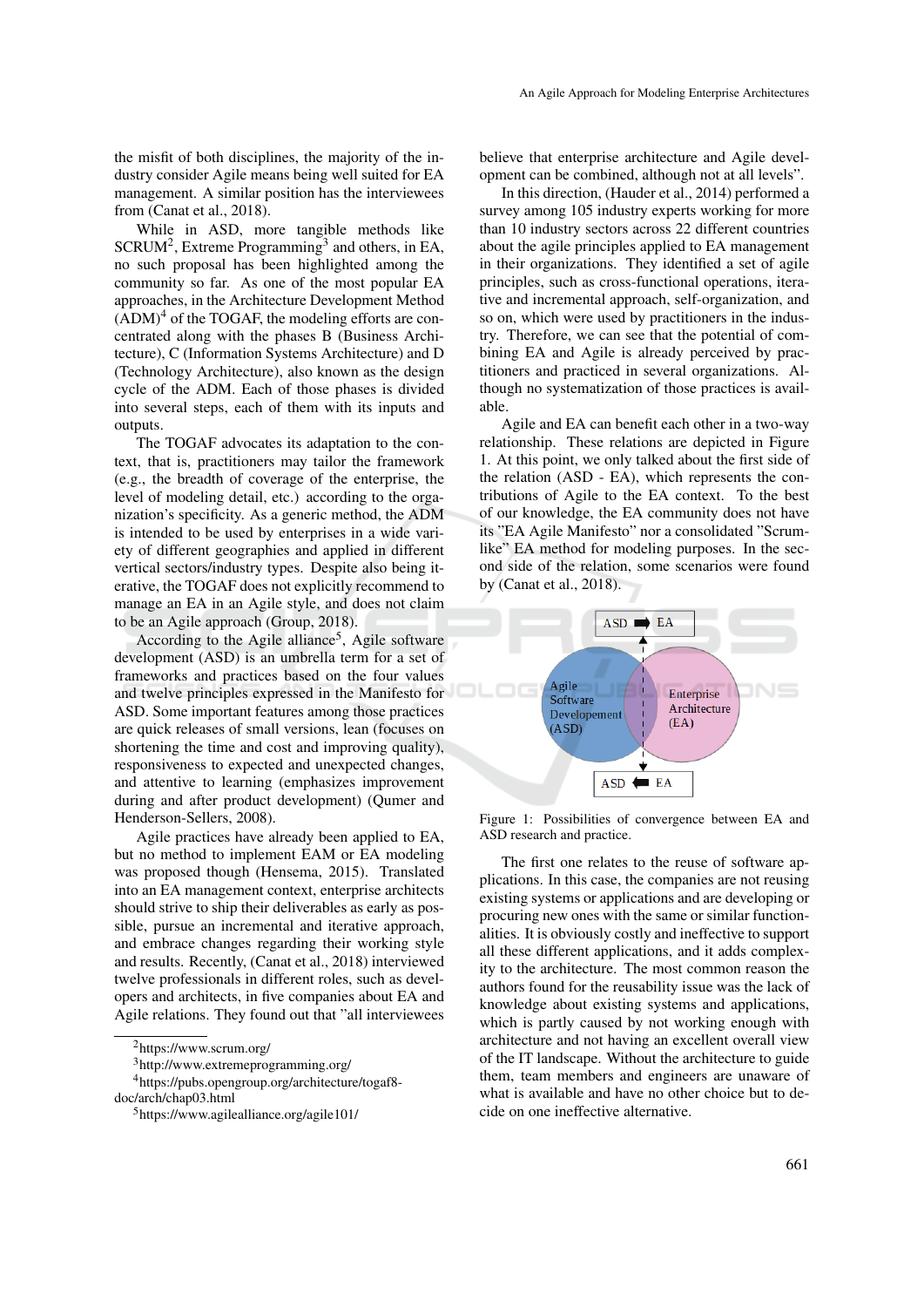This quote is particularly interesting: "To solve these issues, a good architecture that is kept up-todate is required in order to provide procurement and developers guidance on what is already available to them, and how the systems are connected. The architects also need to show their coworkers the value of reusability and avoid having multiple systems cover the same area of functionality."(Canat et al., 2018)

Those findings highlight the necessary balance (represented by the intersection in Figure 2) between prioritizing enough architecture documentation and providing software releases quickly. This is architecture helping developers to integrate better and reuse software and, thus, save resources.

#### 2.3 Related work

Few works tried to merge Agile constructs in EA methods or frameworks. The work of (Rouhani et al., 2008) presents a framework for Agile EA with seven models and eleven interactions between them. They believe that their framework is performed in a way that allows the enterprise "to finish the architecture better, faster, and cheaper and with the complete adhesion of stakeholders". However, no evidence for those achievements is presented. A specific work describes how to streamline the architecture processes, set up an Agile EA project, and foster collaboration (Bente et al., 2012). Even though their explanations are based on several toy examples, therefore no empirical evidence is provided about the adoption of Agile practices in EA management.

This master thesis presents an Agile EA management method (Agile EAMM) that embodies eight essential elements adapted from lean and agile principles and values (Lumor, 2016). He demonstrates, conceptually, that the Agile EAMM has the propensity to support the agility of the EAM function and the agility of the enterprise as a whole. Similarly, (Hosiaisluoma et al., 2018) introduces a lean EA development (LEAD) method for EA management based on agile principles. The applied lean and agile principles encourage to avoid unnecessary big design up-front and redundant planning activities. In practice, the LEAD operating model organizes capabilities around the value delivery chain. The authors adopted and used the LEAD in a public organization, one of the largest cities in Finland, as a case.

The Open Group, has been development a work as part of a broader set of initiatives focused on the relationships between Agile and EA. The main focus of the work is: "a) expressing the business intent, to help prioritize epics and features, and to convey the architecture vision to Agile teams; b) fostering enterprise agility, complexity reduction, and managing architectural and technical debt; c) facilitating the communication within, between, and across Agile teams" (Group, 2020). However, the document does not provide many application details.

As in (Hosiaisluoma et al., 2018), this paper focuses on applying Agile principles and values to EA (first side of the Agile-EA relation in Figure 1). Our approach differs from previous works because we focus on EA modeling, one of the phases of the EA management life cycle. Also, we provide practical guidance for experts to build their models using our method and artifacts. Additionally, we perform the method in two public organizations providing empirical evidence of its applicability as described in the next sections.

# 3 RESEARCH DESIGN

In this section, we present the research question, research method, and data collection and analysis methods.

# 3.1 Research Classification

This work can be classified as an exploratory, inductive-based, applied and qualitative research (Wohlin and Aurum, 2015). We design an Agile method for EA modeling called Agile Enterprise Architecture Modeling Method (AgEAMM). Then, we demonstrate the application of this method in two organizations, described in the following sections. The goal is to answer the following research question: *How can we model EA, using Agile principles and values?*

# 3.2 Research Method

As in any research approach, we need to ensure adherence to a method, transparency in the procedures and decisions, and specify clearly the evaluation criteria, in order to enhance our conclusions' validity and artifact's utility. As for research method, we adopted the constructs and the process for the Design Science Research Methodology (DSRM) proposed by Peffers to frame our initiative (Peffers et al., 2007).DSRM is an empirical method (based on evidence) for the systematic creation of innovative solutions (Hevner and Chatterjee, 2010). The central concept in the DSRM is the artifact, that is, solutions to problems materialized in methods, techniques, processes, or tools (Peffers et al., 2007).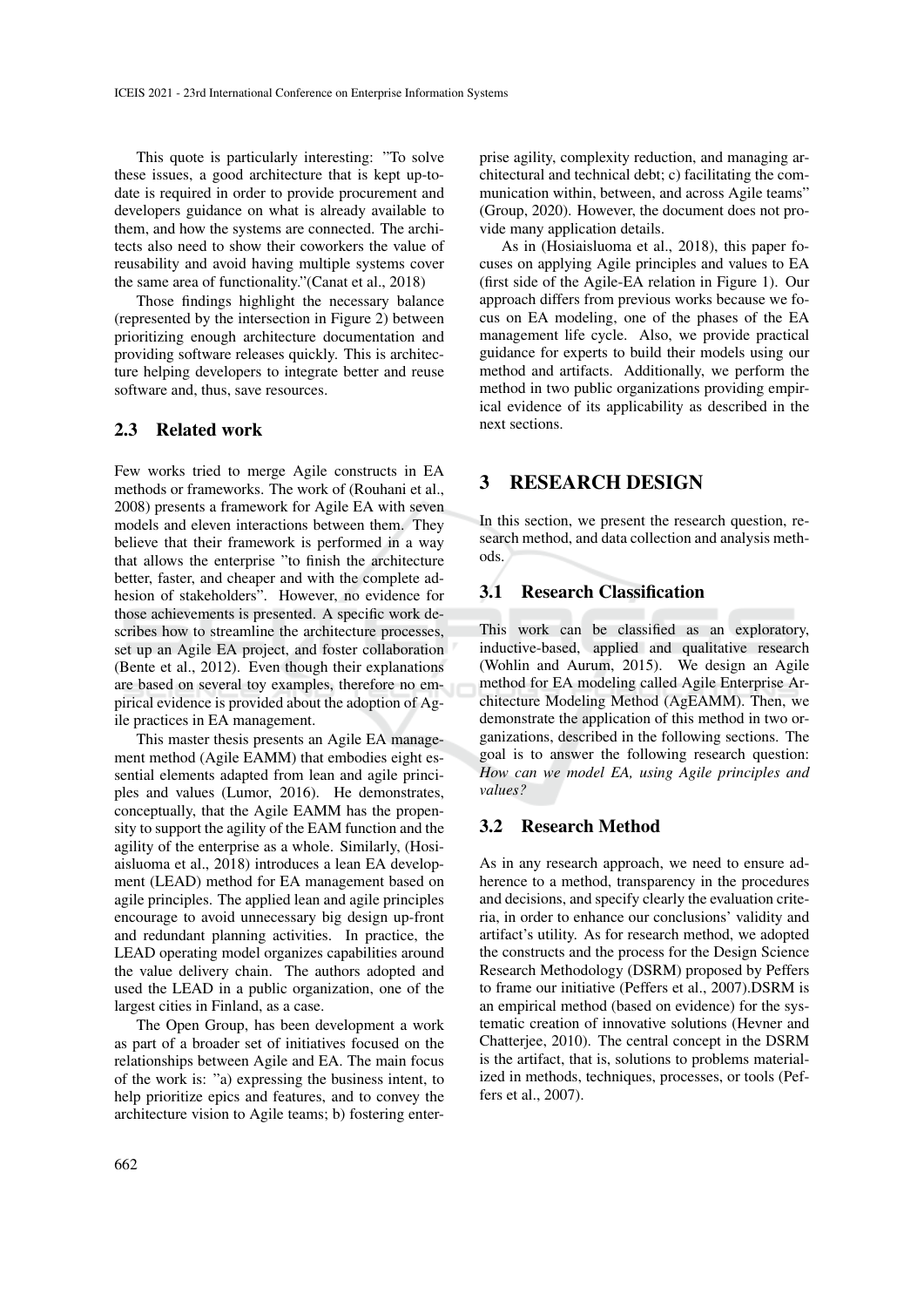The initial motivation to investigate the current research problem (or opportunity) came from our *ad hoc* literature review (Ambler, 2013; Hauder et al., 2014; Hensema, 2015; Canat et al., 2018; Hosiaisluoma et al., 2018) which indicated that the EA Agile field is relatively recent, with the first one published in 2008 (Rouhani et al., 2008). However, more than half the works were published in 2013 or later and confirmed that it still lacks some theoretical foundations. This was an opportunity to propose a method for Agile modeling for EA, our first artifact (problemcentered research).

The purpose of the proposed artifact is to provide an agile way of modeling EA with stakeholders, performing a set of activities that generate benefits aligned with agile values and principles, such as (a) short deliveries/interactions, (b) artifacts aligned with the business, (c) promoting stakeholder engagement, systematically improving the modeling process (d) quick responses to changes for establishing EA modeling. We argue that the two knowledge domains (Agile and EA) could complement each other and provide answers to the criticisms mentioned previously in Section 1.

We used constructs from the theory about agile principles and values (Schwaber, 1997) combined with the concepts from EA domains (TOGAF) (Group, 2018) to deliver the modeling artifact, described in Section 4. Since EA is a robust modelingbased discipline and modeling is one essential part of it, we believe introducing the Agile perspective in an effective modeling method is an important contribution to the EA community.

Following the cycle of (Peffers et al., 2007), after defining the problem, we designed the AgEAMM artifact and demonstrated it at the same public organizations selected by convenience (one researcher is affiliated). The same artifact was instantiated and evaluated in two selected organizations, from September 2019 to February 2020, with a time gap of one month between them.

### 3.3 Data Collection and Analysis **Methods**

One commonly used qualitative data collection method in the information system (IS) research is participant observation (Wohlin and Aurum, 2015). Three researchers were part of the artifact's design instantiation team. The AgEAMM artifact and its evaluation are presented in Section 4 and 6, respectively, resulted from the perceptions and discussions among those researchers along with the executed cycles, explained in detail throughout this paper.

The AgEAMM is based on Scrum (Schwaber, 1997) and also has a step called "Sprint Retrospective", which runs at the end of each Sprint. The objective was to collect and evaluate points where the method worked well, or what could be changed, and in that situation, what actions should be taken to improve the method. Notes about insights, bottlenecks, and improvements'suggestions for our method (artifact) were recorded and shared in Google Documents in what we called "EA Diary" (see Figure 3). We also kept and shared the method's outputs, such as BPMN and Archimate models and minutes of each one of the meetings. All those files can be accessed upon request.

The research team performed qualitative analysis over the notes and comments made in the records and produced models. As for the artifact's evaluation (Prat et al., 2014), we consider as a criterion the application of the AgEAMM (applicability) and the stakeholder's validation of the produced models (utility).

#### 3.4 Selected Organizations

As mentioned early, the artifact (AgEAMM) was demonstrated and evaluated in two organizations - Public Service Consumer (PSC1 and PSC2), with the intermediation of a third organization, a Public Service Provider (PSP). A work plan was established by PSP to be performed as a service for two of its customers, PSC1 and PSC2. The Figure 2 represents the relationship between the organizations.



Figure 2: Organizations involved in the study and their relationships.

The PSP is a public, non-profit IT provider with approximately 230 employees. It provides IT services (such as software development, and user technical support, data center, etc.) to the city hall's offices (Health, Education, Infrastructure and so on). The city has around 1.6 million inhabitants. The PSC1 is also a public, non-profit organization, with approximately 700 employees. It is responsible for executing the urban cleaning services for the entire city. The PSC2 is also a public, non-profit organization with approximately 1,200 employees. Its core business is engineering and urban infrastructure services for the entire city. In this particular condition, PSP is providing the EA modeling service to PSC1 and PSC2.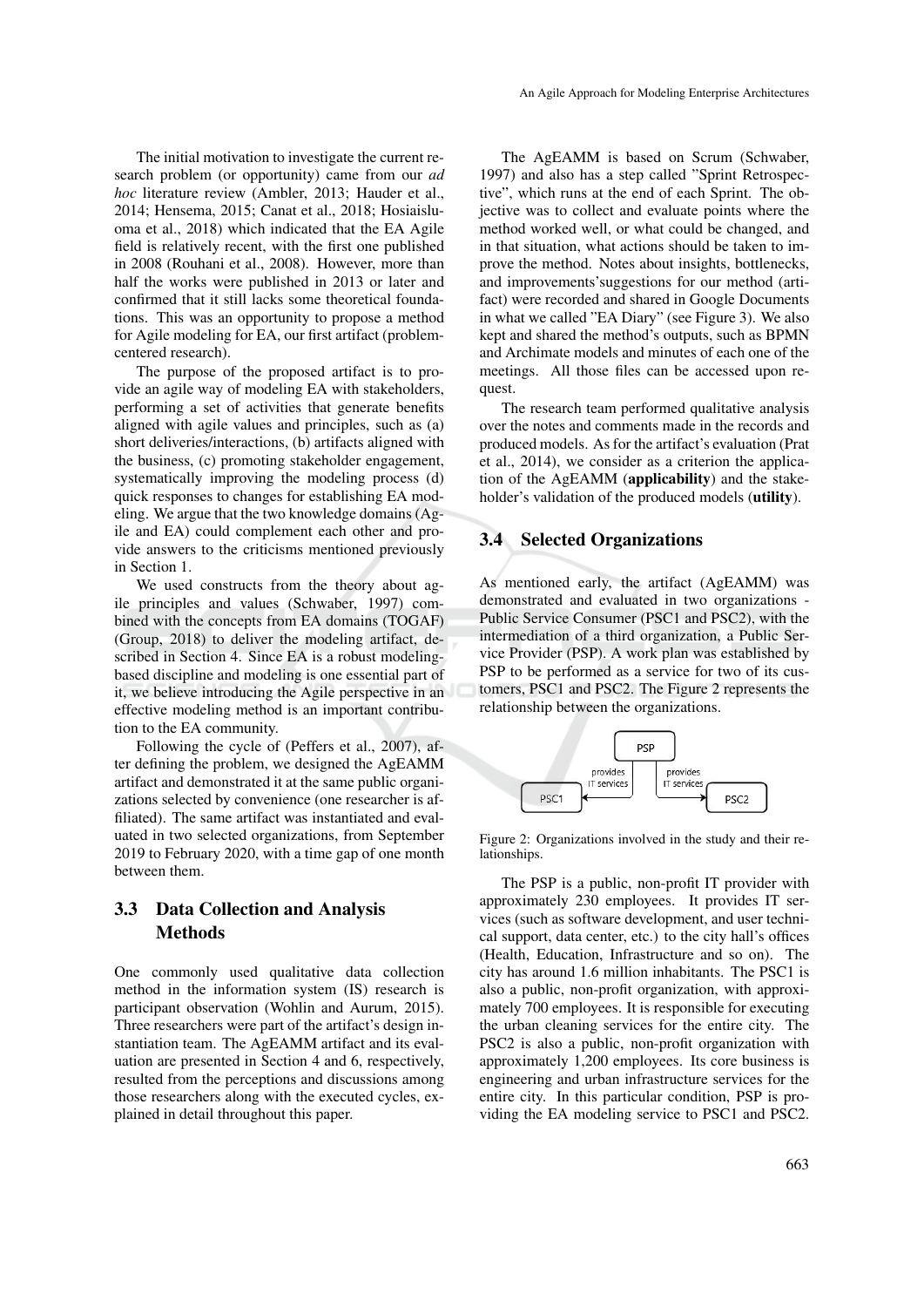Value/importance for PSC and ease of access were the criteria used to select the organizations for this research.

In PSC1, there are systems implemented in different technologies, although no software development department exists. Its IT function provides only technical support services and manages the infrastructure (internet, servers, printers, etc.). In the PSC1, the business planning unit was our EA modeling client. Seven employees from this department took part in the modeling sessions (see Figure 4).

In PSC2, it has infrastructure similar to PSC1, and there are also systems implemented in different technologies, and there is also no software development department. Its IT function provides only technical support services and manages the infrastructure (internet, servers, printers, etc.). In the instance of PSC2, the "customer service" unit that was our EA modeling customer. Five employees from this department participated in the modeling sessions (see Figure 3).

# 4 PROPOSAL

In this section, we present the proposed Agile Enterprise Architecture Modeling Method (AgEAMM) research artifact. The method is described below, including the nine activities and eight artifacts.

• Sensitize CIO and CEO: The activity of raising awareness on top management (modeling initiative's sponsor), aims to present the fundamental concepts related to EA, its related advantages, and benefits. It is a productive communication activity. In practice, it is a way to convince the main stakeholders to achieve a predisposition for a change within the organization in order to strengthen its business.

Related Artifact: This activity was aided by an Executive Presentation made with simple slides. The topics approached in this presentation were: basic EA concepts; a proposal for the organization; a list of expected outputs, a list of partners involved; an overall explanation of the Agile process used by the team; counterparts and responsibilities of those involved, and an overview of the next steps. We faced our EA modeling initiative as a project and presented its project charter in this step.

• Define EA Committee: The committee's idea is to establish a group of people empowered to deliberate, direct, or clarify points of the work in question.

Related Artifact: We created a document called

EA Committee, which contained the members of the PSP organizations (its director and the three EA researchers), PSC1 (two IT specialists, and five business specialists) and PSC2 (two IT specialists, one from the human resources sector and two business specialists). This artifact contained the *names* of those stakeholders, the *type of involvement*, the *role* played in the project, their *responsibilities*, and their *contact* details numbers. Regarding the type of involvement, they can be classified as Strategic, EA Technical, Management, and Business). Regarding the role of those involved in the project, the classification used was:

- Sponsor: To sponsor the project, establish priorities, decide strategic issues and select clients for the project;
- EA Leader: To understand and to interpret the requirements for building the models, as well as to refine and validate the models produced, ensuring EA adherence;
- EA Consultant: To provide guidance, best practices, application referrals and technology for the project;
- Modeling Team: To perform EA modeling work (modeling sessions);
- Project Manager: To establish and manage the project;
- IT Expert: The professional on the client-side, responsible for arranging meetings and helping with technical knowledge related to the local applications and
- Business Expert: The specialist in the business to be modeled, responsible for gathering and validating the expected data, and articulating the necessary knowledge for the modeling team to compose the outputs of the corporate architecture.

These roles were obtained mainly from the Scrum Framework elements and Project Management Body of Knowledge guide (PMI, 2017).

• Perform EA Diagnosis: The goal of this activity was to examine the EA artifacts existing in the investigated organizations. The questions are directed towards obtaining answers about the presence or lack of common EA artifacts, as well as discovering the organization's maturity concerning these practices. The questions, together with the answers, guided our study.

Related Artifact: We artifact called EA Diagnosis, which contains a set of guiding questions, as shown in Figure 4. In our situation, the responses were entirely different from "YES". The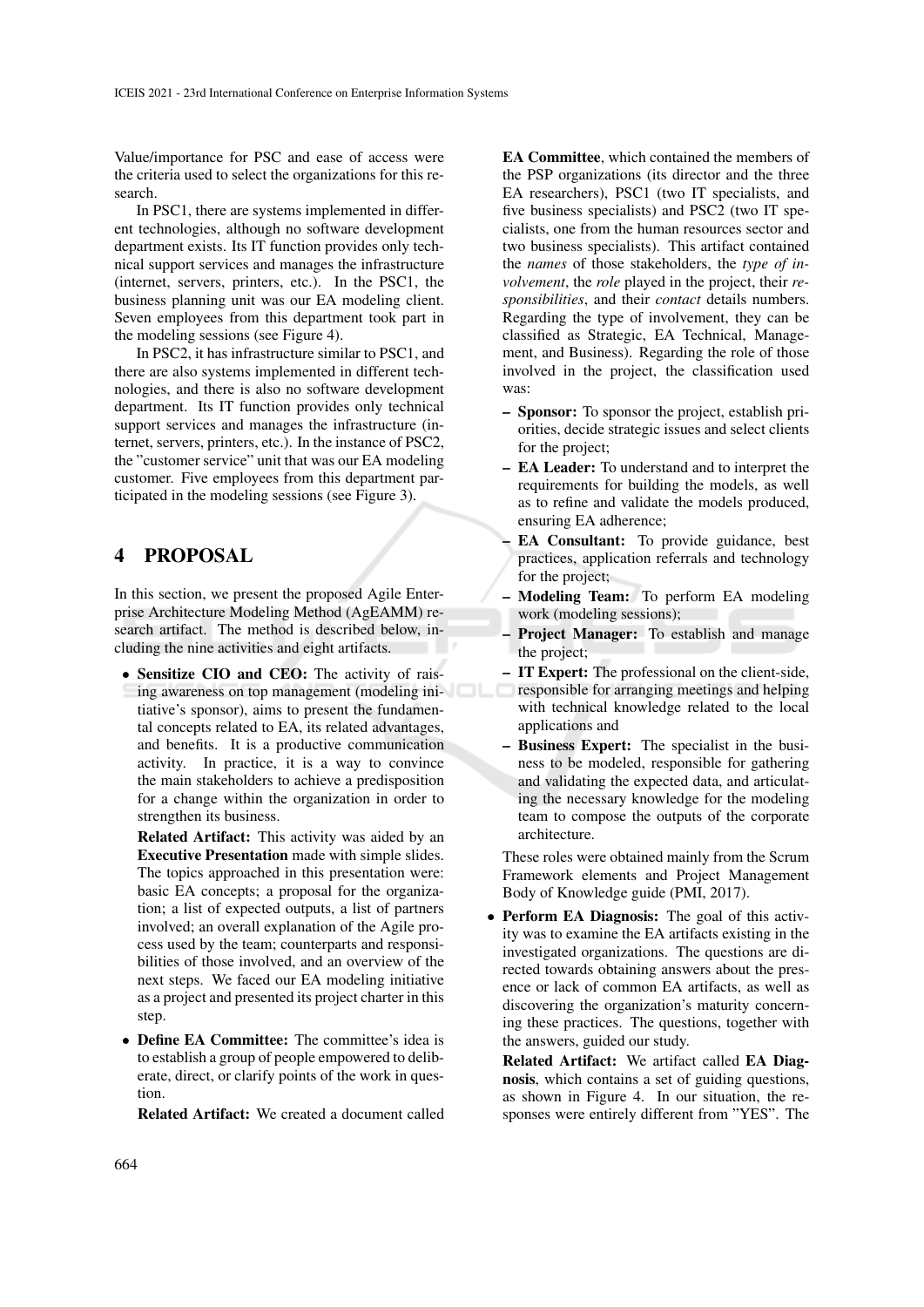

Figure 3: Agile Enterprise Architecture Modeling Method (AgEAMM), in BPMN notation.

complete questionnaire was developed on Google Docs and contained thirteen questions.

| <b>ARTIFACT</b>                                                                                                                                                                              | <b>YES</b> | <b>NO NOT SURE</b> |
|----------------------------------------------------------------------------------------------------------------------------------------------------------------------------------------------|------------|--------------------|
| Does your organization maintain a diagram<br>or matrix of all systems running, showing<br>how they interact?                                                                                 |            |                    |
| Does your organization maintain a diagram<br>or matrix with all the technologies used in the<br>systems?                                                                                     |            |                    |
| Does your organization have a matrix of<br>stakeholders with the respective technology<br>services that meet their needs?                                                                    |            |                    |
| Are there organizational data or application<br>silos in the various departments of the<br>organization?                                                                                     |            |                    |
| When your organization starts a new<br>minimal<br>application, do you have<br>documentation (corporate architecture plan)<br>used to align this new application with what<br>already exists? |            |                    |
| If you have any questions or problems related<br>to the systems' architecture, do you know<br>with whom you should seek guidance about<br>it?                                                |            |                    |
| Can you use any technology you want, or is<br>there an official guide with business<br>standards, methods, tools, or technical<br>references?                                                |            |                    |
| Is there a list of the technicians responsible<br>for a particular application?                                                                                                              |            |                    |
| Is there a list of those responsible for<br>supporting applications to the end-user?                                                                                                         |            |                    |

Figure 4: EA Diagnosis form.

• Define EA Business Question(s): Activity performed right after the diagnosis to prioritize the work, as well as directing it.

Related Artifact: The organizations' definition business questions came through brainstorming

sessions between the Business Expert team and the Modeling Team, considering the EA Diagnosis's content. The business questions defined by the PSC1 and PSC2 organizations are respectively described below:

*- What are the current IT applications, and how they support the organization's business processes?*

*- What are the main business processes in the directory, and how are the IT applications supporting them?* 

It is essential to notice that although they are similar, the questions differ in scope and orientation. In the first one, the concern was to map the entire IT landscape, while in the second one, the focus was to map critical processes and applications of one specific business unit. Based on the definition of the business question(s), an EA Product Backlog (Schwaber, 1997) artifact established and documented on the web tool Trello (https://trello.com/).

• Plan EA Sprint: These meetings establish the Sprint goal based on the definition of the scope (increment) of work to be delivered in this timebox.

Related Artifact: In practice, a piece of the EA Product Backlog (input) with activities related to EA modeling was prioritized and delivered during as an EA Sprint. Those planning meetings lasted on average of two hours. A planning meeting was arranged to happen every two weeks. The only one input artifact for this activity was the EA Product Backlog, produced by the previous activity, as depicted in Figure 3.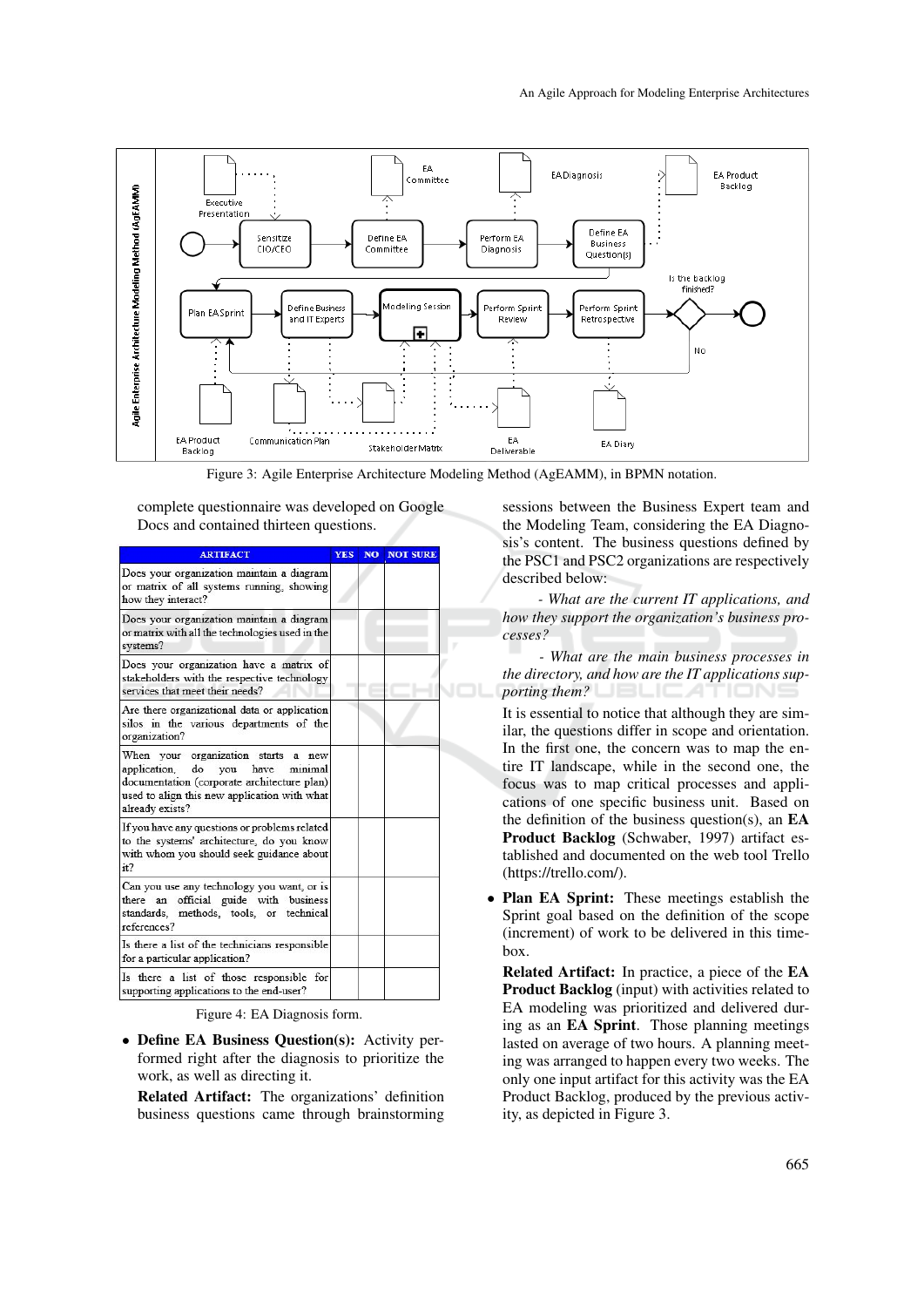• Define Business and IT Experts: Once the workload in each of the two organizations involved several of their sectors/departments, immediately after each Plan EA Sprint, it was necessary to define or update information about the Business and IT Experts that had to be consulted for that EA Sprint.

Related Artifact: In our experience, this activity proved to be extremely necessary and valuable, as it allowed us to keep those people informed and committed to the work. A Communication Plan artifact was established for the project. This document contains a list of stakeholders with their names, roles, type of requested information, frequency, and contact details for communication.

• Modeling Session: One of the most important activities, where the Modeling Team participated together *in loco* with the Business Experts, the owners of the knowledge of the business to be modeled.

Related Artifact: The modeling sections took place in the companies. Four modeling meetings were held in one organization and three in the other. They were weekly meetings, of 2 hours, recorded, documented, and later reflected in Business Process Model and Notation (BPMN) or Archimate diagrams. The beginning of each modeling session was used to validate the increment of the work of the previous modeling section. Useful EA deliverables in the form of BPM or Archimate models were produced and validated by the stakeholders.

• Perform Sprint Review: In this Activity, the Modeling Team presents the work done during the current Sprint to Business Experts and stakeholders. Then, the Sprint may be validated.

Related Artifact: This activity does not have any specific artifact. It only has, as input, the EA deliverables produced in the previous activity (Modeling Section). This Sprint review took place in the customer's environment, with the modeling team, IT specialists, and business specialists. The review meeting lasted around one hour.

• Perform Sprint Retrospective: Its occurs at the end of a Sprint in order to identify, under the process perspective, what worked well, what can be improved, and what actions will be taken to improve it.

Related Artifact: We used an EA Diary as a way to record the improvement actions identified in the Sprint Retrospective.

The proposed AgEAMM is based on incremental improvements through four cycles of practical use in both organizations (two cycles in each), as explained in Section 3. The first version was only based on the literature. After the first instantiation in PSC1, it was possible to establish an improved version of the AgEAMM with the knowledge obtained from this first experience. In the second version of AgEAMM, new activities were included (Define EA business question (s) and Define business and IT specialists); and also artifacts (Executive presentation, Communication Plan, Matrix of stakeholders, and EA Diary. This final version of the method consists of nine activities and eight artifacts, as depicted in Figure 3.

### 5 DEMONSTRATION

The AgEAMM artifact proposed in Section 4 and shown in Figure 3 was demonstrated in the two public organizations, described in Section 3.4 from September 2019 to February 2020. The study was conducted through regular meetings with the presence of three professionals profiles: EA Leader, Modeling Team, and Business Expert (see Section IV). While driving the work, the proposed artifacts generated in activities of the AgEAMM were delivered to organizations, through short, iterative and incremental sprints. At the start of each meeting, we validated the EA deliverables from the previous activities.

All AgEAMM activities to be performed on that particular Sprint were planned and monitored with the Trello<sup>6</sup>, a free tool that may be easily configured. Our Trello's configuration is depicted in Figure 5. We used four lists: "BACKLOG", representing what we have to do throughout the project; "TO DO", representing what we have to do in the current Sprint; "DO-ING", representing what we are doing; and "DONE", representing what has already been completed in the current Sprint.

Also, we used some "Trello labels" to systematize the work, such as:

Sprint: Represents a Time Box within which a set of activities must be performed. In our instance, it is numbered to represent the current Sprint (in Figure 5, it is highlighted in red);

Story: Represents a User Story or a simple, light and concise description of a user's need (in Figure 5, it is highlighted in green);

Ceremonies: There were two types of ceremonies (Planning and Retrospective). The first served to record the planning carried out for the Sprint and the other to discuss improvements in the method (in Figure 5, it is highlighted in orange);

<sup>6</sup>https://trello.com/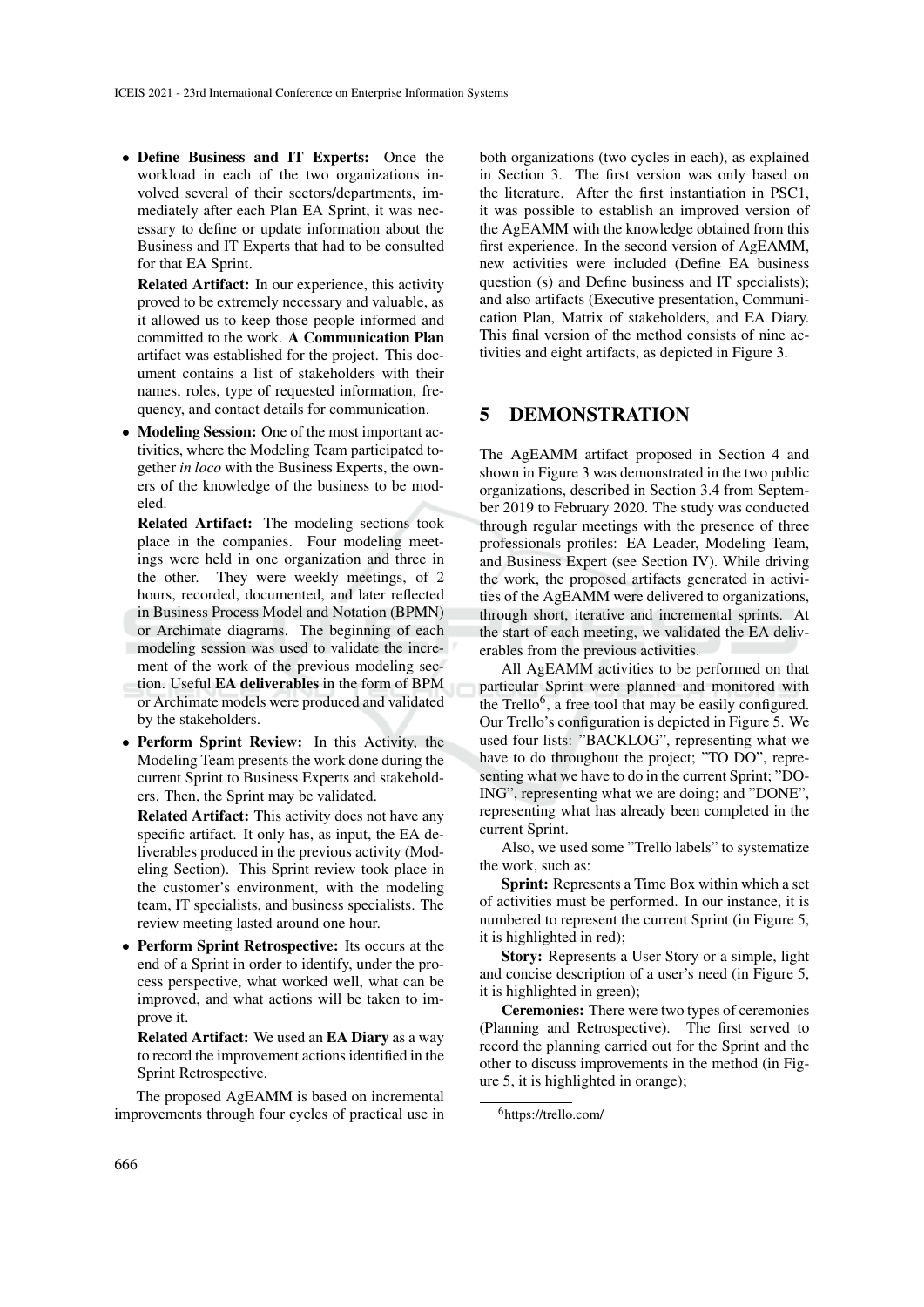

Figure 5: Managing AgEAMM activities with Trello.

Modeling: Used to mark EA's modeling activities (in Figure 5, it is highlighted in purple);

We also used a Trello extension (Agile Tools) that allowed us to estimate the size of the story, following the Fibonacci scale (Boehm et al., 2012).

As mentioned before, all deliverables and documents involved in the AgEAMM instantiation were kept in our Google Drive Repository, which was shared with PSC1 and PSC2.

# 6 EVALUATION

This section presents an evaluation of AgEAMM (the artifact), following the DSRM, and proposing to answer the established research question.

The evaluation is grounded in the researchers´perspectives and discussions along with the artifact's instantiation, especially at the end of the each Sprint (Sprint Retrospective). First, we applied the applicability criterion to evaluate the AgEAMM artifact. Instantiations help to reason about an artifact's feasibility and applicability at build-time or its usefulness when applied to some reality. Once we executed the artifact and we were able to produce EA deliverables in accordance with agile principles, thus, we claim the applicability of our artifact. The second used criterion was "correspondence with another model" (Prat et al., 2014), in this case, the correspondence of the AgEAMM with the Agile Manifesto's ideas (Fowler et al., 2001). Our reasoning is based on the four values and twelve principles of the Agile Manifesto:

• Customer satisfaction can be increased with fast and continuous deliveries of artifacts or small parts of the expected architectural models. We observed that this approach could generate the perception of value delivered and thus, customer satisfaction;

- Welcome changing requirements, even late in development, is what Agile Manifesto describes. The approach used in this work was to establish a macroscope, with the flexibility of changes at any time during the course of the Sprints. In practice, we realize that the continuous delivery of value, in the form of artifacts or models, can help trim possible problems related to changes. Obviously, in environments where more tight or rigid contracts are required, the change may not be precisely welcome; AТ
- The promotion of constant cooperation between people who understand the business (Business Experts) and the Modeling Team is essential for the job. Looking and worrying about how to promote cooperation can save the project. Here, cooperation was promoted through the use of messaging tools (smartphones) and the promotion of less formal environments during meetings;
- Face-to-face meetings, which were frequent and in the client's environment, were determining factors in keeping those involved motivated. It was natural that, in times of absence, the pace of work was hampered due to the unavailability of the client. However, confidence remained high throughout the project;
- Artifacts or architectural models delivered became a measure of the project's progress. However, the idea of delivering components that generate value was the determining factor in progress. For example, when delivering a list of all the organization's systems, as well as other related information, we could realize the idea of delivering value and progress. It is something we rec-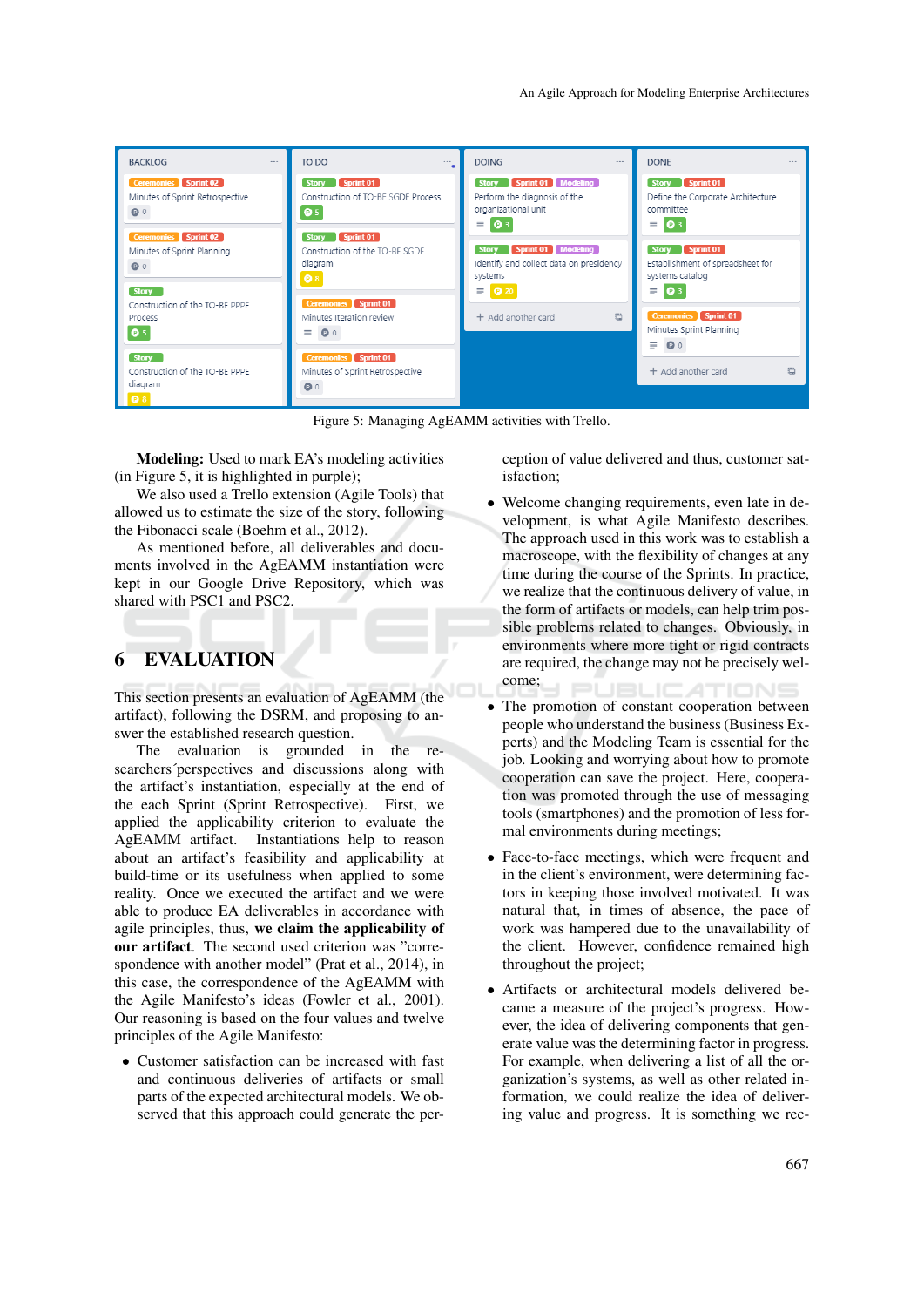ommend practicing: we thus reinforce that it was crucial to bring early value to the clients.

- The concept of simplicity is often understood as maximizing the amount of work not done. The idea of simplicity was something related to the project, and despite being at the head of the team, we were unable to state exactly the simplicity points applied. As previously mentioned, actions to focus on what was perceived by the modeling team as "delivering value", can be understood with actions to promote simplicity;
- The Agile Manifesto talks about self-organizing teams. In this sense, we were able to apply this concept while maintaining sufficient autonomy and confidence for Modeling Team to decide the best way to carry out its work. This selforganization was deepened a lot by the profiles of the project's professionals and the collaborative relationship;
- Finally, the reflection on how to make the team and the method more effective occurred with each Sprint cycle, starting from the Sprint Retrospective meeting, inspired by the Scrum framework. These meetings served, among other subtle points, to improve AgEAMM in each cycle.

# 7 LESSONS LEARNED

The method was applied after authorization and formal support by the top management (the sponsor in the organization). This authorization already pointed out the indication of IT experts (as already described, client-side professionals responsible for facilitating meetings with business specialists). The two EA modeling initiatives in both organizations started shortly after the "Sensitize CIO and CEO" meetings which occurred independently.

In each of the organizations were introduced: the goals, the schedule of activities and delivery stages, descriptions of those involved, including the project manager, and his authority. Assumptions, restrictions, and risks were also part of the presentation. Concerning the deliverable, they started to appear according to customers' needs, Sprint after Sprint, as shown in Figure 3.

The relationship between the modeling team and the clients took place in a very collaborative way, following the precepts of the Agile Manifesto "Customer collaboration over contract negotiation"(Fowler et al., 2001). This collaboration was important and made the communication easier during the course of the project, especially during meetings, which always

took place at the client. Collaboration, in addition to improving trust between the parties, eliminated unnecessary efforts, and allowed us to focus on actions that could generate value for the work/business. The willing to collaborate was perceived by both organisations. We repute this to their expectations about improving their IT solutions/work conditions.

Difficulties in the application of the method were issues related to a) availability of the participants of the two organizations; b) need to formalize the work, for cultural reasons related to public organizations (agility was hindered for this reason); c) lack of knowledge in some parts of the business and divergence between practical work and existing processes, caused by the existence of organizational silos.

#### 7.1 Recommendations

Below are some critical points present in the AgEAMM that we can mention, and that deserves attention when conducting the EA modeling process:

- It is essential to obtain the support of top management. Understanding and giving the necessary importance to this activity is essential to conduct all the work. For this reason, we explain this step, "Sensitize CIO/CEO", in the proposed method. Many barriers or resistance from those involved can be broken by winning a good sponsor for the project, someone within the organization's command chair. In this work, we start by requesting a meeting with the organization's top management. The objective was to present the concepts of EA, as well as the advantages related to its implementation in the institution. This meeting proved to be very efficient, as it made top management become sponsor the project, supporting the group and promoting the project in organizations;
- Establishing clear roles, appropriate professionals, and a multidisciplinary team is a critical success factor. It is essential to avoid situations where there are delays or failures in EA modeling jobs' quality due to deviations from functions (someone doing someone else's job). Agile methods talk about multidisciplinary teams, but that does not mean that a professional knows or should do everything. For agile methods, the team has to be multidisciplinary. In this work, we propose a set of roles (Sponsor, EA Leader, EA Consultant, Modeling Team, Project Manager, IT Expert, Business Expert), which we recommend. Section 4 presents these roles in more detail;
- To guide the work based on business questions. When the question is specific and clear, it can be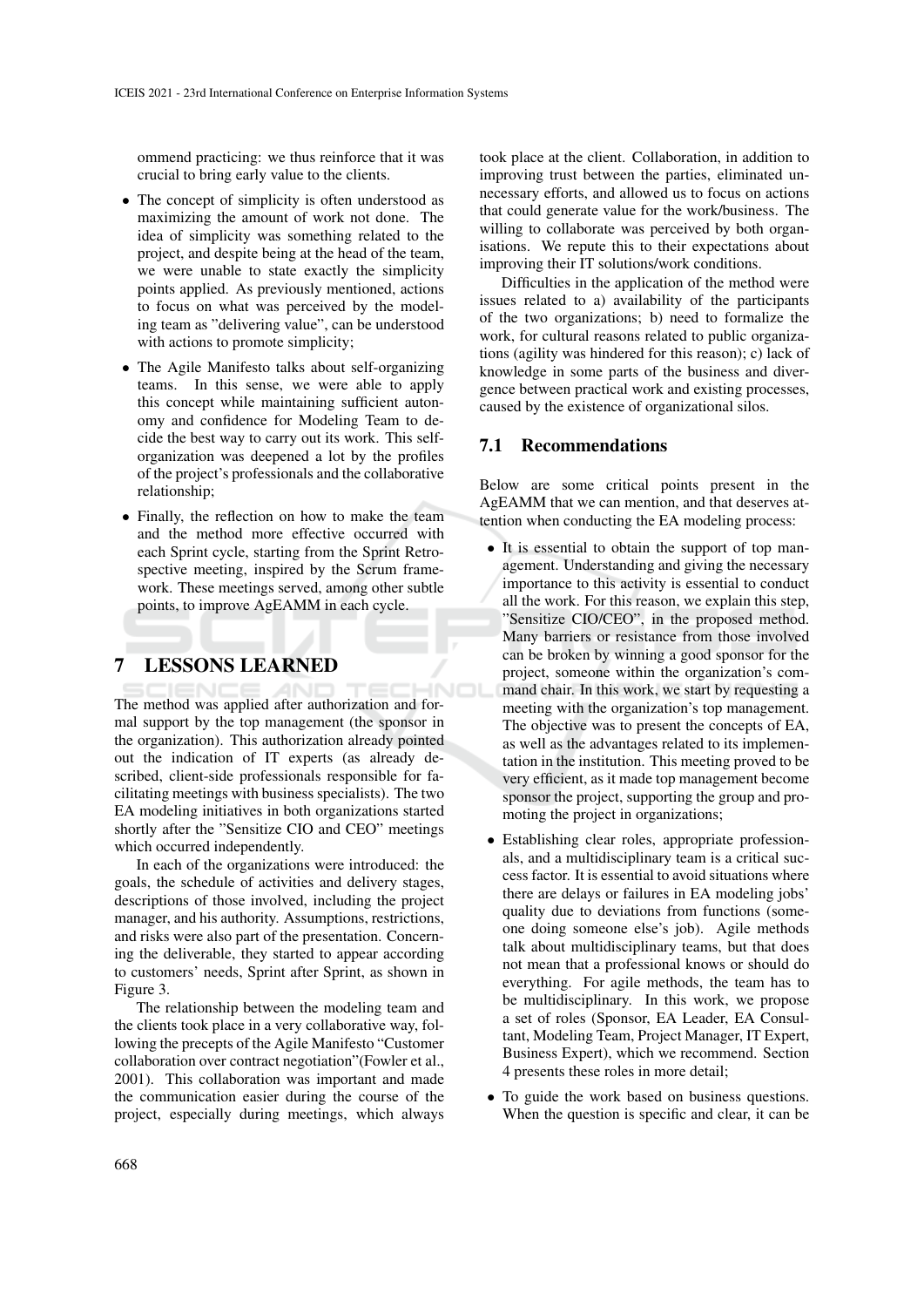an excellent way to direct the work, promote a focus on the planning and execution of the modeling sections, or even a way to direct the conversation between the modeling team and the business experts. In the two organizations surveyed, the team encouraged customers to formulate questions, to which the answer could generate value for their organization. For example, one of the many questions asked for one of the organizations was: "What are the existing applications in the organization, and how are these applications supporting the organization's business processes and strategy?";

• Communication means making every day, information exchanging, sharing ideas, feelings, experiences, and values through gestures, acts, words, figures, images, symbols, etc. (Cockburn and Highsmith, 2001). Communication is a critical factor in the success of the project, and it was no different for this work. Creating a communication plan associated with a stakeholder matrix can help the EA modeling process. This concern with communication was designed at the beginning of the work and was consolidated throughout the lifecycle of the project. We recommend continuous attention to avoid communication noise.

#### 8 CONCLUSION

In this paper, we present the proposal for a handson Agile Enterprise Architecture Modeling Method. The research problem was established from the literature and confirmed during the execution of the study. We used the Design Science Research Methodology as a methodology for proposing an artifact to improve the organization's EA modeling process. We described in detail the AgEAMM and its relation to the twelve principles defined in the Agile Manifesto. The demonstration and evaluation were conducted in two organizations.

Some critical points in the implementation of Agile modeling were: obtaining support from the organization's top management, establish appropriate and clear roles for the project, guide the project through business questions, and do not neglect communication with stakeholders. We also presented lessons learned along with the present research. Our experience and results allow us to conclude that the two concepts, Agile and EA modeling, are convergent and may help us minimize the current challenges in carrying out the modeling of one EA.

#### 8.1 Research Limitations

Although this research has achieved all of its objectives, some limitations must be considered:

- The evaluation presented in this work may have been limited by analysis unit used to validate the AgEAMM. The cultural factors of the organizations surveyed may differ from those obtained in private organizations, for instance;
- A weak point in our research design is that the evaluation of the method was done by specialists who were members of the project. Thus, the opinions of the researchers may produce a bias towards the findings and conclusions;
- TOGAF ADM represents an important approach to EA modeling in the market. Our method does not cover the entire ADM cycle.

#### 8.2 Future Work

As for future works, we can think of suggesting the application of the AgEAMM in private organizations, since the two organizations, PSC1 and PSC2, are in the public sector. The goal would be to understand if there would be necessary to make any adaptation in the AgEAMM. Another point would be to intensify agile practices in the method proposed here, applying and testing adaptations to other techniques wellknown in the Agile field, such as Daily Meetings, Pair Programming, Refactoring, Planning Poker, etc. (Fowler et al., 2001). Third, to apply the method associated in association with structured questionnaires that can measure customer satisfaction to minimize analysis bias. Finally, to conduct studies on which could be possible to evolve the AgEAMM and integrate it with the software development process and strategic planning and project portfolio management processes of the organization.

### REFERENCES

- Ahlemann, F., Stettiner, E., Messerschmidt, M., and Legner, C. (2012). *Strategic enterprise architecture management: challenges, best practices, and future developments*. Springer Science & Business Media.
- Ambler, S. W. (2013). Agile enterprise architecture. Accessed: Jan. 04, 2020.
- Bente, S., Bombosch, U., and Langade, S. (2012). *Collaborative enterprise architecture: enriching EA with lean, agile, and enterprise 2.0 practices*. Newnes.
- Boehm, B., Abts, C., and Chulani, S. (2012). Does the use of fibonacci numbers in planning poker affect effort estimates? In *16th International Conference*